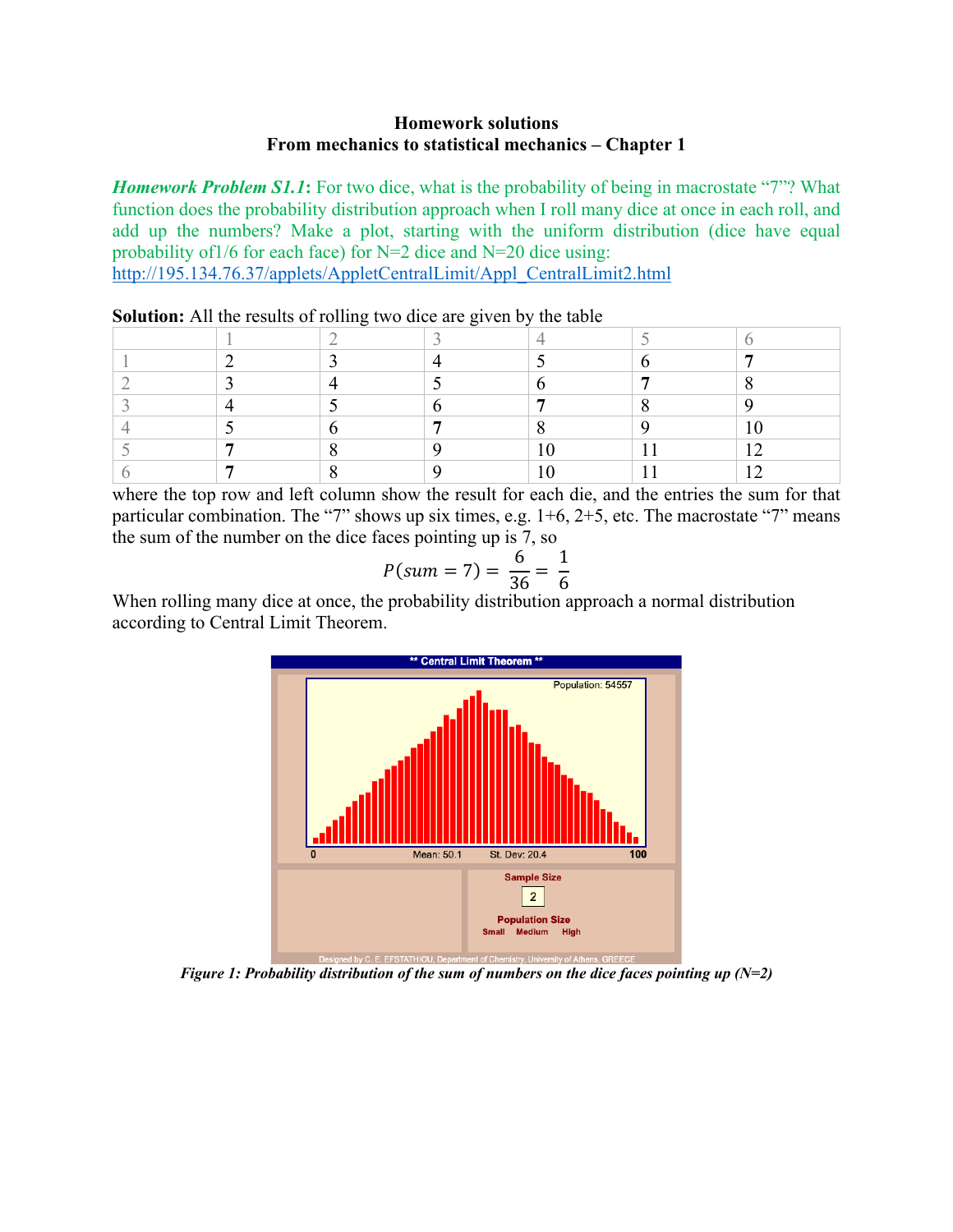

*Figure 2: Probability distribution of the sum of numbers on the dice faces pointing up (N=20)*

*Homework problem S1.2:* A bag contains two 1-dollar coins and 4 quarters. If you draw a single coin from the bag many times in a row, what is the average value of a draw? Could you ever draw that amount in a single attempt? If the bag contained a dollar coin, a half dollar and 2 quarters, what would be the answer to the same two questions? Beware: experiments can, but do not always, give the 'average' value as a result when you do them!

**Solution:** a) Set X the value in a single draw. The probability of drawing a dollar coin and a quarter at once is

$$
P(X = 1) = \frac{2}{6} = \frac{1}{3}
$$

$$
P\left(X = \frac{1}{4}\right) = \frac{4}{6} = \frac{2}{3}
$$

Therefore, the average value of a draw is calculated by the expectation

$$
E(X) = \Sigma X_i P_i = 1 * \frac{1}{3} + \frac{1}{4} * \frac{2}{3} = \frac{1}{2}
$$

Obviously, one cannot draw that amount in a single attempt. You would always get either 1 (dollar) or 0.25 (quarter), but there is no '1/2 dollar' coin in the bag. So it can be deceiving to describe individual cases by averages.

b) Set Y the value in a single draw from the new bag.

$$
P(Y = 1) = \frac{1}{4}
$$

$$
P\left(Y = \frac{1}{2}\right) = \frac{1}{4}
$$

$$
P\left(Y = \frac{1}{4}\right) = \frac{2}{4} = \frac{1}{2}
$$

The average value is given by

$$
E(Y) = \Sigma Y_i P_i = 1 * \frac{1}{4} + \frac{1}{2} * \frac{1}{4} + \frac{1}{4} * \frac{1}{2} = \frac{1}{2}
$$

In this case, the average value can be gotten from a single attempt, with a 25% chance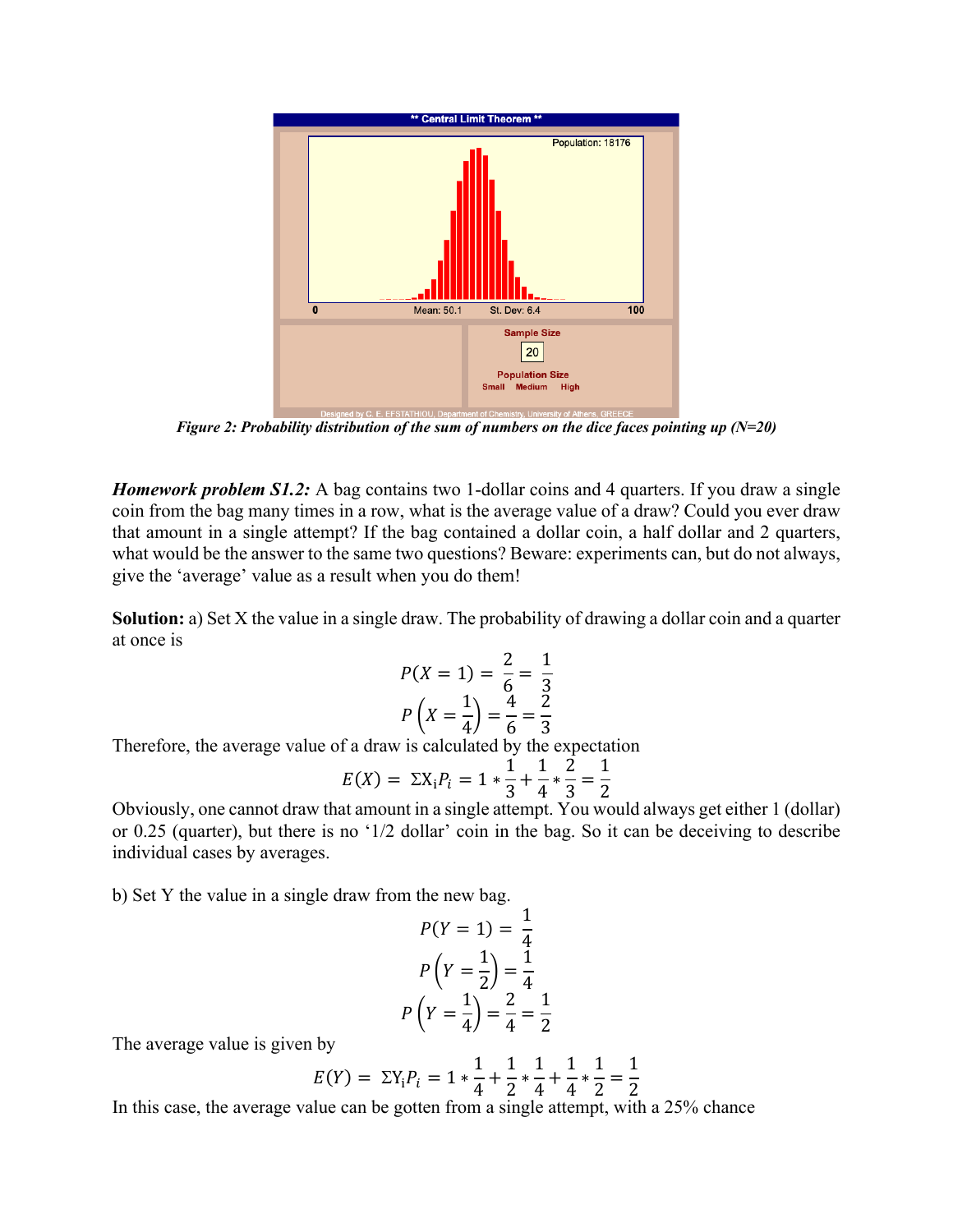# **Homework solutions Postulates of statistical mechanics, entropy, and thermodynamic laws – Chapter 2**

*Homework problem S2.1:* A measurement of the ammonia out-of-plane bending angle by the "Coulomb explosion technique" yields values  $-27^\circ$ ,  $+16^\circ$ ,  $+20^\circ$ ,  $-12^\circ$ ,  $+8^\circ$ ,  $-12^\circ$ . Calculate the average by assigning a weight to each distinct value (e.g.  $1/6$  for  $+8^{\circ}$ ). Are any actual measurements near the average value? Remembering what you learned about tunneling in quantum mechanics, why are none of the measurements near the average?

**Solution:** Coulomb explosion is a technique used to determine the structure of simple gas phase. Molecules are held together by the balance of charge of negative electrons and positive nuclei. In Coulomb explosion, molecules are fully ionized first and then either laser irradiation or bombardment by highly charged ions is applied to disperse the nuclei which will be collected by a detector grid.

In this question, the out-of-plane bending angle are measured as  $-27^\circ$ ,  $+16^\circ$ ,  $+20^\circ$ ,  $-12^\circ$ ,  $+8^\circ$ ,  $-12^\circ$ so the average angle is calculated by

$$
Avg = \frac{1}{6} * (-27) + \frac{1}{6} * 16 + \frac{1}{6} * 20 + \frac{1}{6} * (-12) + \frac{1}{6} * 8 + \frac{1}{6} * (-12) = -1.16
$$

The average from the measurement is close to zero but none of the actual measured angles is near the average. Instead, they are either closed to  $+20$  or  $-20$  which corresponds to the angle pointing up or pointing down and conforms to two symmetric configurations of ammonia. So, from this question we can tell that when the probability distribution is bimodal, the average can be misleading.

*Homework problem S2.2:* How many distinguishable ways are there of arranging *N*=3 differentcolored balls in a box with three compartments? Draw all the configurations and express your answer in terms of a factorials. What if all balls are blue and you can't tell the difference between them, how many distinguishable ways are there then? Write your answer in terms of a ratio of factorials. What if 2 balls are red, and 1 is blue?

Solution: a) Let's assume the colors of the three balls are red, green, and blue. The ball in the first compartment can be in any of the three color, the second ball can only be in one of the two color left after the first ball is arranged and the color of the ball is determined right after the second ball is chosen. So the total number of the ways to arrange the three balls is  $3! = 6$ .

|       | 2     |       |
|-------|-------|-------|
| red   | green | blue  |
| red   | blue  | green |
| green | red   | blue  |
| green | blue  | red   |
| blue  | red   | green |
| blue  | green | red   |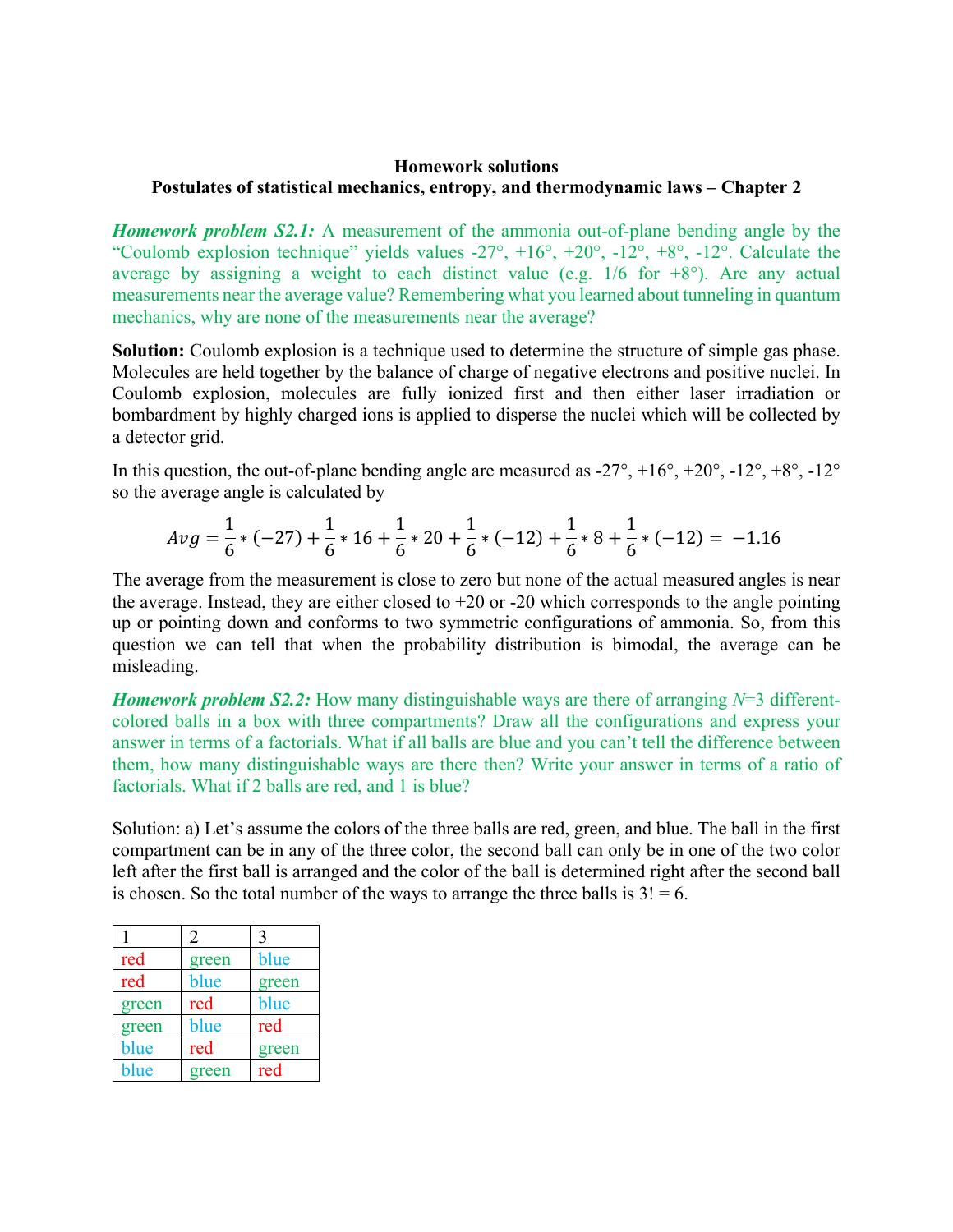b) if the three balls are all blue, there is only one way to arrange them, i.e. blue, blue, blue c) if two of the three balls are red and one of them is blue, then the arrangements can be:

| red  | red  | blue |
|------|------|------|
| red  | blue | red  |
| blue | red  | red  |

The number of the arrangements is  $\frac{3!}{2!1!} = 3$ .

*Homework problem S2.3:* Using the boxed example two pages ago, show that  $S \approx N k_B \ln(V/V_0)$  -*Nk*Bln*N* if *M* (number of volume elements  $V_0$  in the box) is much larger than *N* (the number of particles). If I double the size of a box containing  $6.2 \cdot 10^{20}$  molecules (roughly 1 mMole), by how much does the entropy increase in units of J/K? What if I increase the volume by a factor of 1000? As you can see, entropy grows very slowly with volume, but it does increase because more volume  $\Rightarrow$  more arrangements  $\Rightarrow$  more disorder is possible.

**Solution:** The number of arrangements for *N* particles in a box with  $M = V/V_0$  cells ( $N \ll M$ ) is

$$
W = \frac{M!}{(M-N)! N!}
$$

Apply the Stirling's formula  $\ln n! = n \ln n - n$ , thus

$$
W = \frac{M!}{(M-N)! N!} \approx M^M (M-N)^{M-N} N^{-N} \approx \left(\frac{M}{N}\right)^N
$$

The entropy S is calculated by its definition

$$
S = k_B \ln W = k_B \ln \left(\frac{M}{N}\right)^N = Nk_B \ln M - Nk_B \ln N = Nk_B \ln \frac{V}{V_0} - Nk_B \ln N
$$

a) If I double the size of the box,  $\Delta S = (Nk_B \ln \frac{2V}{V_0} - Nk_B \ln N) - (Nk_B \ln \frac{V}{V_0} - Nk_B \ln N)$ or  $\Delta S = (N k_B \ln 2)$  after we cancel all the terms that don't change. For  $N = 6.2 \cdot 10^{20}$ ,  $\Delta S \approx 6.2 \cdot 10^{20} \cdot 1.38 \cdot 10^{-23} \cdot 0.69 = 5.9 \cdot 10^{-3}$  J/K, a small change

b) If I increase the volume by a factor of 1000,

 $\Delta S = (Nk_B \ln 1000)$ ≈6.2·10<sup>20</sup> · 1.38·10<sup>-23</sup> · 6.9 = 5.9·10<sup>-2</sup> J/K, still a small change.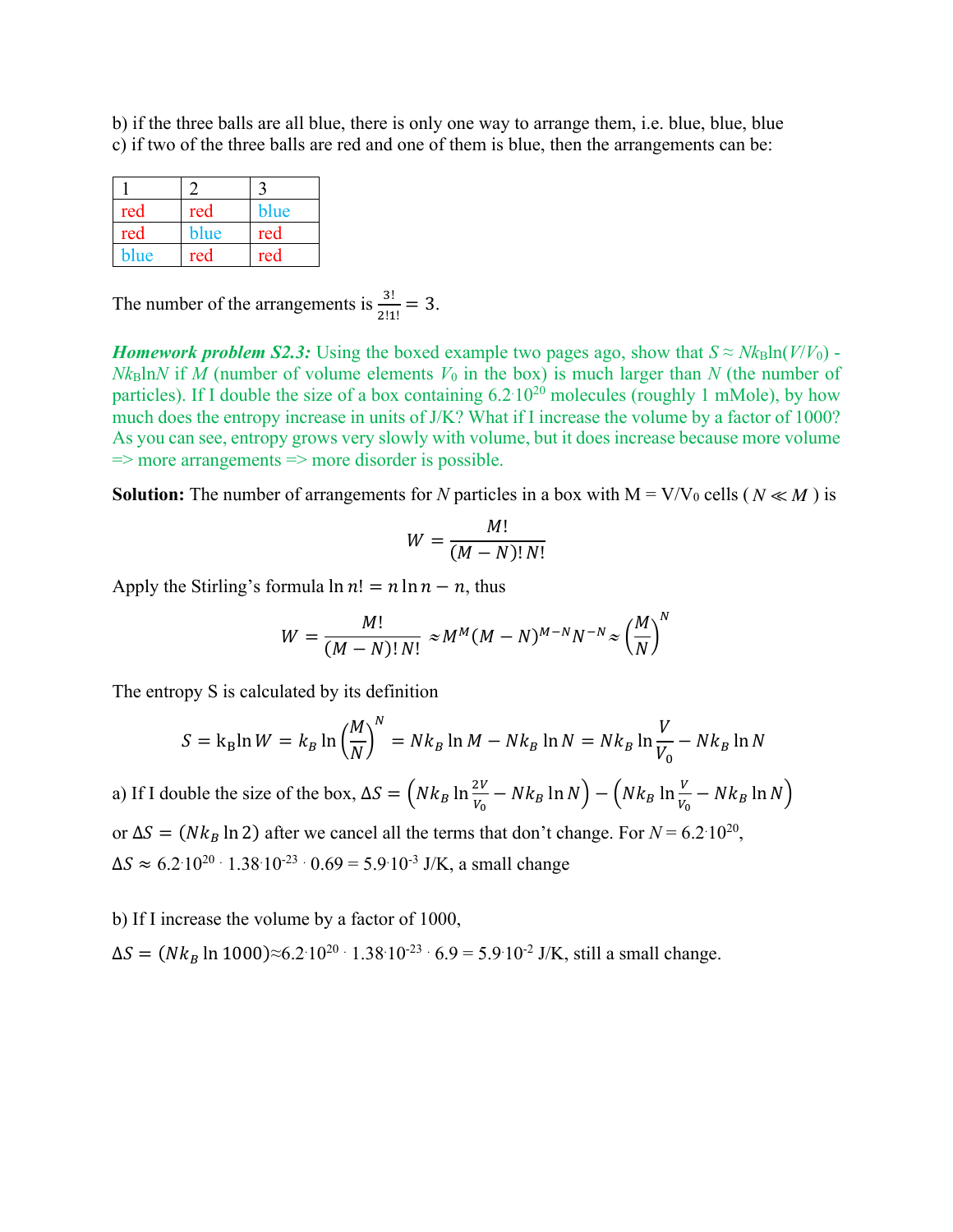# **Homework solutions Entropy, temperature, and the microcanonical partition function: how to calculate results with statistical mechanics – Chapter 3**

*Homework problem S3.1:* Use the same logic to prove that *P* must be the pressure. Pressure is the quantity that is equalized when two systems connected by a movable wall reach equilibrium by changing their volumes. Note that the derivative ∂*E*/∂*V* is defined as –*P* to agree with our intuition that volume decreases (*dV* is negative) by squeezing on the system, its energy increases (*dE* is positive) because we are doing work on the system.

**Solution:** Consider two subsystems {Sys<sub>1</sub>} and {Sys<sub>2</sub>} of a composite system {Sys} connected by a movable wall to reach equilibrium. The movable wall allows only the volume change of subsystem, so  $dn = 0$  and  $dE = 0$ . And at equilibrium, the number of microstates of the composite system is not changing, i.e.  $dS = 0$ .

$$
dE = 0 = \left(\frac{\partial E_1}{\partial V_1}\right)_{S,n} dV_1 + \left(\frac{\partial E_2}{\partial V_2}\right)_{S,n} dV_2
$$

or

$$
dE = -P_1 dV_1 - P_2 dV_2
$$

And because the total volume of the system is not changing,  $dV_1 = -dV_2$ ,

this equation can only be true if  $P_1 - P_2 = 0$  and therefore  $P_1 = P_2$ .

Thus, *P* is the intensive quantity that is equalized between two subsystems when volume change is allowed.

*Homework problem S3.2:* Now prove that  $\mu$ , the chemical potential, is the quantity that is equalized between two subsystems when particles flow back and forth (or react) and their particle numbers come to equilibrium. You could go on and on proving such relationships for other intensive (derivative) variables.

**Solution:** Same logic applies to the chemical potential. Consider two subsystems {Sys<sub>1</sub>} and {Sys<sub>2</sub>} of a composite system {Sys} connected by a wall that allows only the exchange of particles between the two subsystems, so  $dV = 0$  and  $dE = 0$  At equilibrium, the number of microstates of the composite system is not changing, i.e.  $dS = 0$ .

$$
dE = 0 = \left(\frac{\partial E_1}{\partial n_1}\right)_{S,V} dn_1 + \left(\frac{\partial E_2}{\partial n_2}\right)_{S,V} dn_2
$$

or

$$
dE = -\mu_1 dV_1 - \mu_2 dV_2
$$

And because the total number of particles in the system is not changing,  $dn_1 = -dn_2$ , this equation can only be true if  $\mu_1 - \mu_2 = 0$  and therefore  $\mu_1 = \mu_2$ .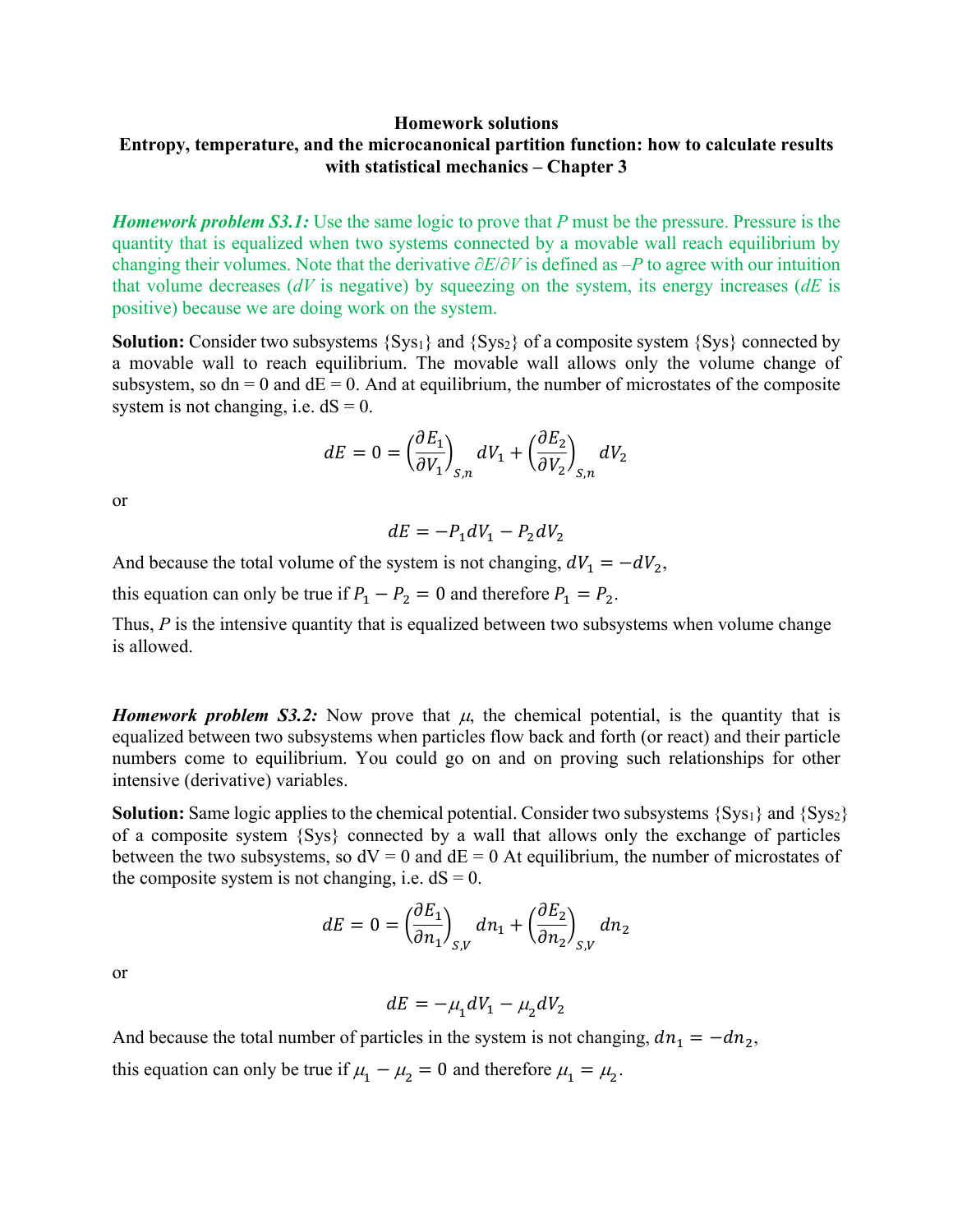Thus,  $\mu$ , the chemical potential, is the intensive quantity that is equalized between two subsystems when the particle exchange is allowed.

*Homework problem S3.3:* Illustrate this for the two functions  $y(x)=x^2$  and  $z(x)=(x-5)^2$ . First, calculate  $m(x)=\partial y/\partial x$ , solve for *x*(*m*), and insert back into *y* to get *y*(*m*)=?. The then do the same thing for z. The functions  $y(m)$  and  $z(m)$  are identical. So no way, if I give you  $y(m)$  or  $z(m)$ , can you tell me what the original different functions  $y(x)$  and  $z(x)$  were.

Solution: a)  $y(x)=x^2$ 

$$
m(x) = \frac{\partial y}{\partial x} = 2x
$$

Thus

$$
x(m) = \frac{1}{2}m
$$

Insert it back into *y*, so

$$
y(m) = \frac{1}{4}m^2
$$

b)  $z(x)=(x-5)^2$ 

$$
m(x) = \frac{\partial z}{\partial x} = 2(x - 5) = 2x - 10
$$

Thus

$$
x(m) = \frac{1}{2}m + 5
$$

Insert it back into *z*, so

$$
z(m) = \frac{1}{4}m^2
$$

which is identical to  $y(m)$ . So if you had  $y(m)$  or  $z(m)$ , you would never know whether the original function was  $y(x)$  or  $z(x)$ .

*Homework problem S3.4:* You already learned about the enthalpy *H*(*S,P*)=*E*+*PV*. Show that enthalpy is the heat flow when pressure is constant (*dP*=0 and *dn*=0), just like energy is the heat flow when volume is constant. To do so, use  $dH = T dS + V dP + \mu dn$  to write down a formula like the above one for *S*,  $dq_{P,n}$  and *T* when pressure and mole number is constant. Look familiar compared to the equation above?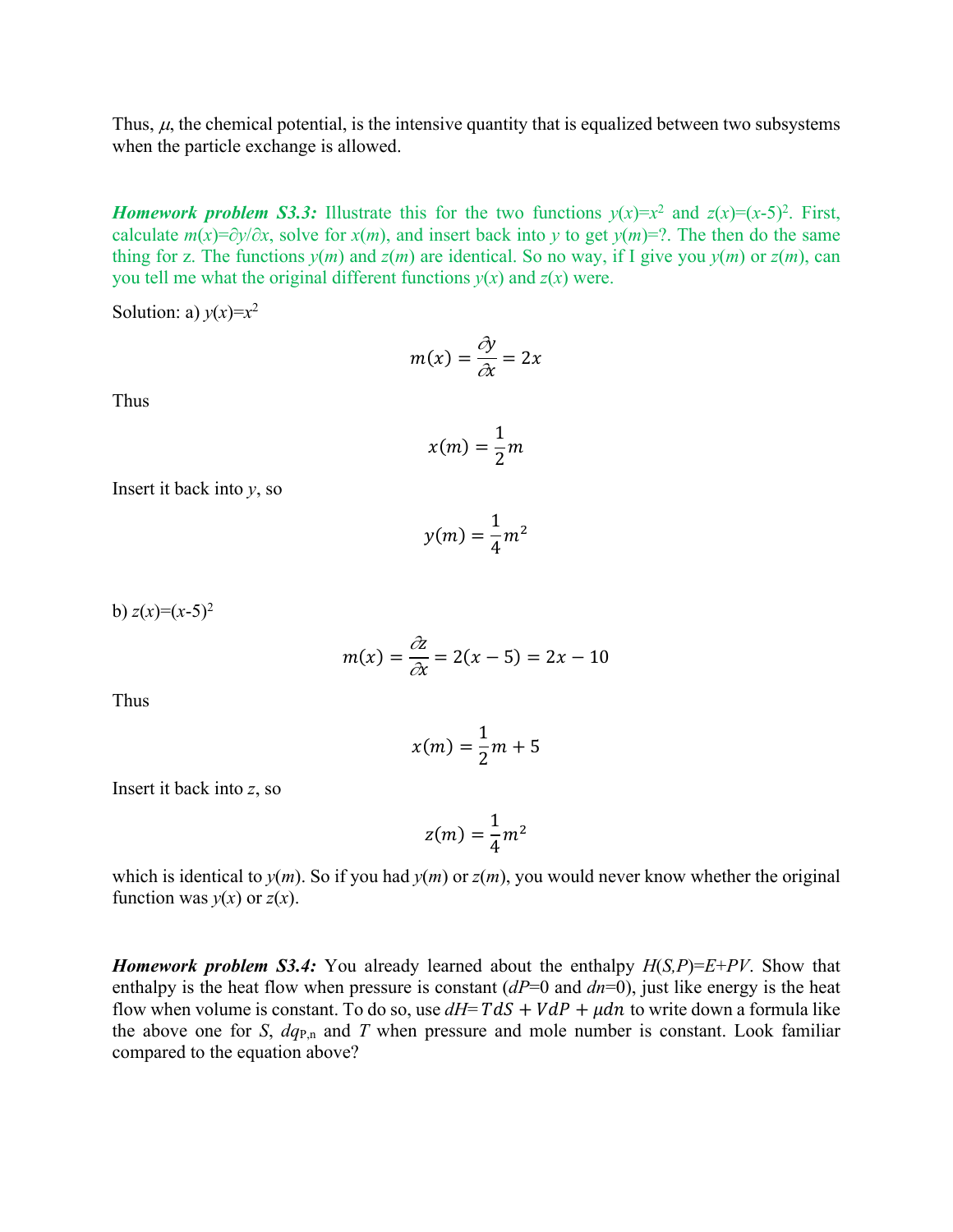Solution: Since

$$
dH(S, P, n) = TdS + VdP + \mu dn,
$$

for a system inwhich the pressure is constant (*dn*=0 and *dP*=0), adding heat to this system will (and is the only way to) change its energy. Therefore

$$
dq_{P,n} = dH = TdS + VdP + \mu dn = TdS \text{ or}
$$

$$
dS = \frac{dq_{P,n}}{T}
$$

This formula is analogous to the one derived in class using energy *E* if the volume is constant.

*Homework problem S3.5:* If  $S = S^{(0)}$  at the standard reference temperature  $T^{(0)}$  (e.g. 298 K) and constant pressure, , show that at some other temperature,  $S=S^{(0)}+f dTC_{P}(T)/T$  where the integration limits are from  $T^{(0)}$  to the other temperature. Derive a similar formula for *H*. We'll see later that this is useful for studying protein denaturation because disorder (entropy) of a protein increases as it unfolds at high temperature.

Solution: Given in the question that at standard reference concentration  $c^{(0)}=1$  and temperature  $T^{(0)}$ , the standard reference entropy is  $S^{(0)} = S(T^{(0)}) = ns^{(0)}$ . The differential equation of entropy at constant pressure is a function of temperature

$$
dS = \frac{C_P(T)dT}{T}
$$

Integrate the left and right sides separately

$$
Left = \int_{S^{(0)}}^{S(T)} dS' = Right = \int_{T^{(0)}}^{T} \frac{C_P(T')dT'}{T'}
$$

so

$$
S(T) - S^{(0)} = \int_{T^{(0)}}^{T} \frac{C_P(T')dT'}{T'}
$$

$$
S(T) = S^{(0)} + \int_{T^{(0)}}^{T} \frac{C_P(T')dT'}{T'}
$$

$$
S(T) = ns^{(0)} + \int_{T^{(0)}}^{T} \frac{C_P(T')dT'}{T'}
$$

Similarly, we can derive the equation of enthalpy as a function of temperature at constant pressure

$$
H(T) = H^{(0)} + \int_{T^{(0)}}^{T} C_P(T') dT'
$$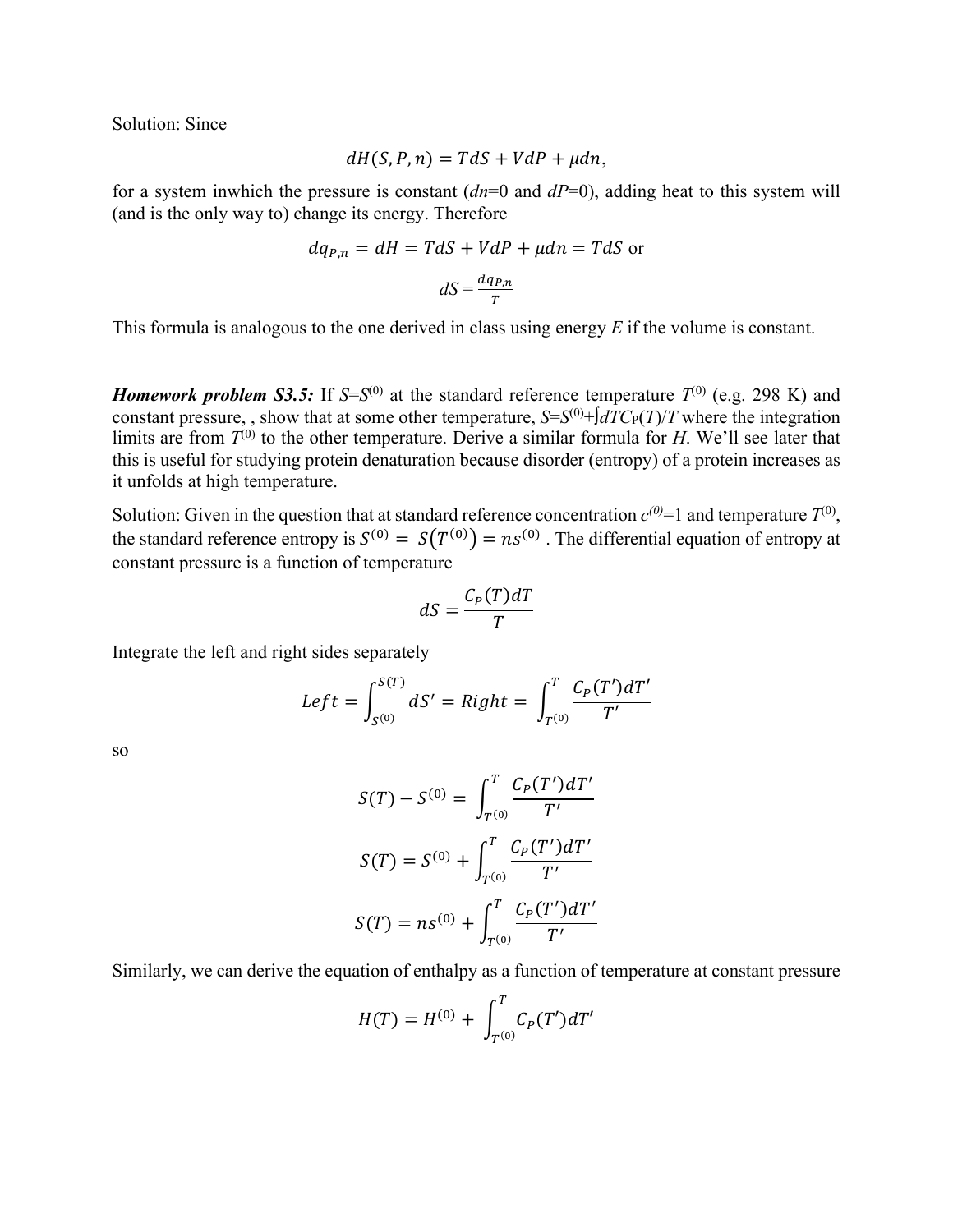*Homework problem S3.6:* By using *H* so we have a function of pressure, play the same game with the second derivative ( $\partial^2 H/\partial S^2$ )<sub>*P*,*n*… to derive the analogous formula for *C*<sub>P</sub>.</sub>

Solution: Start from rewriting the second derivative  $(\partial^2 H/\partial S^2)_{P,n}$  using  $T = (\partial H/\partial S)_P$ 

$$
\left(\frac{\partial^2 H}{\partial S^2}\right)_{P,n} = \left(\frac{\partial T}{\partial S}\right)_{P,n} = \frac{T}{C_P(T)}
$$

Thus

$$
C_P(T) = T \left(\frac{\partial^2 H}{\partial S^2}\right)_{P,n}^{-1}
$$

*Homework problem S3.7:* In the above formula,  $S_0=n s_0$  in the last line lumps together all the constants. Derive  $S_0$  explicitly. Could  $S_0$  become negative? Should it be able to if we worked with the exact equation?

Solution: Start from the definition of entropy in terms of W and apply Stirling's approximation to the factorial

$$
S = k_B lnW \approx -Nk_B ln (V_0) + Nk_B ln(\frac{V}{N})
$$

$$
\approx -Nk_B ln V_0 - Nk_B ln \frac{nA}{V}
$$

Rewrite the expression in terms of the gas constant by  $Nk_B = nR$ 

$$
S \approx -nR \ln AV_0 - nR \ln \frac{n}{V}
$$
  

$$
\approx nS_0 - nR \ln \frac{n}{V} = nS_0 - nR \ln C
$$

where  $s_0 = -R\ln(AV_0)$  is the standard molar entropy. It is the entropy of 1 M pure substance (*c*=1), and it provides a fixed reference point to calculate the entropy at any volume or temperature.  $S_0 = -nRln(AV_0)$  is the entropy for n moles of substance at 1 M concentration.

The third law of thermodynamics states that the entropy of a system approaches constant value as its temperature approaches absolute zero. At 0 K the system must be in a unique state with minimum possible energy (i.e. the ground state) and at any temperatures above absolute zero the number of accessible microstates is greater than one, thus the sign of the entropy is always positive. If  $V_0$  gets big, then obviously  $ln(AV_0)$  could become a positive number, and  $s_0$  or  $S_0$  would be negative, which is not possible. The reason is that if *Vo* gets big, our approximation for *W* is not correct, and we really need to use *W*=*M*!/(*M*-*N*)!/*N*! in that case.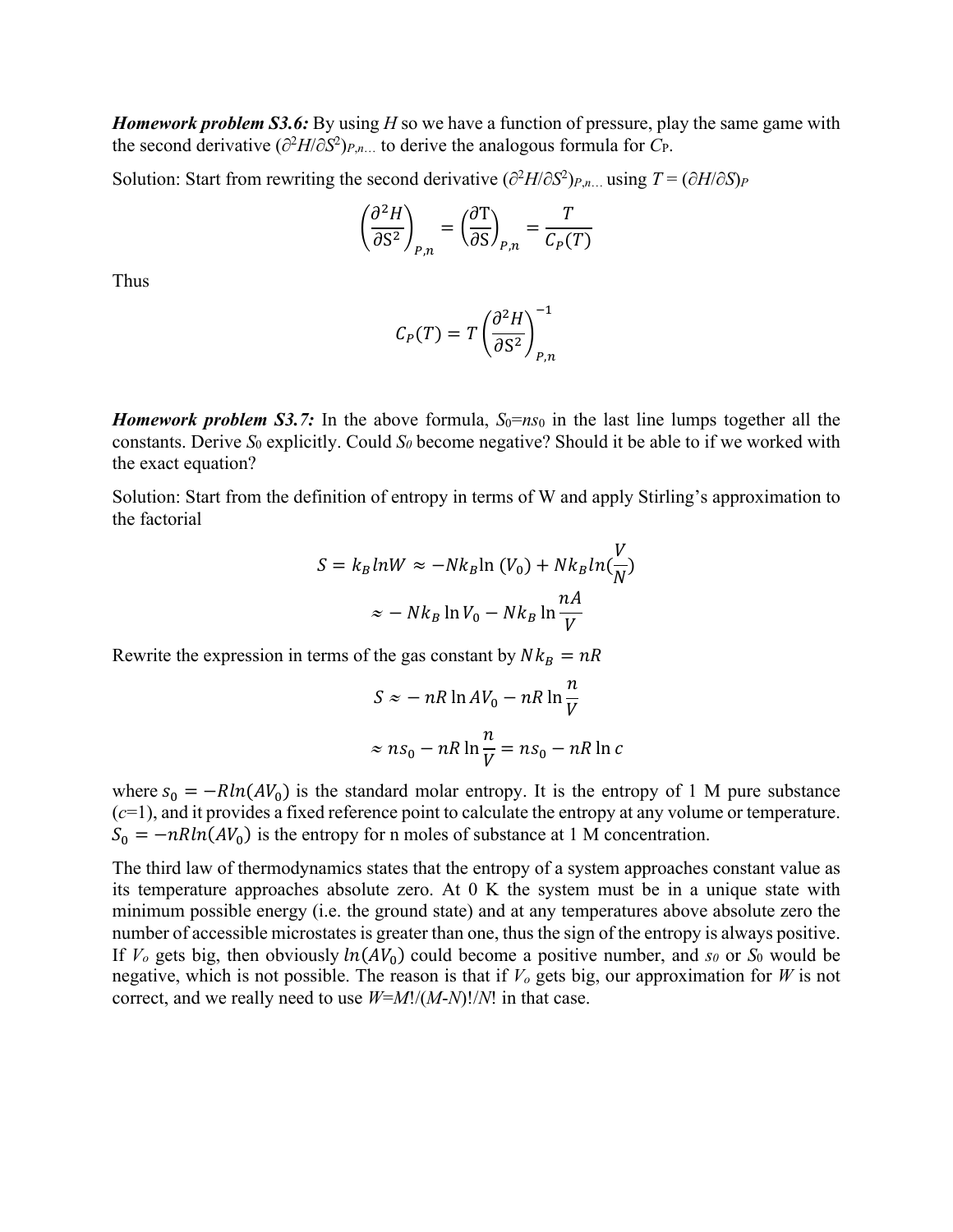*Homework problem S3.8:* Mechanical work  $dw = PdV$ . Show that  $w = T\Delta S$  when only the volume of an ideal gas, not its temperature, is changed. [Hint: integrate  $dw$  from  $V_1$  to  $V_2$  using the ideal gas law, and show that  $\Delta S = S_2 - S_1 = nR\ln(V_2/V_1)$ , then combine the two equations.]

Solution: The mechanical work done to the system depends only on the volume change

$$
dw = PdV
$$

Rewrite it by the ideal gas law  $PV = nRT$  so

$$
dw = \frac{nRT}{V}dV
$$

Integrate the left and right sides

$$
w = \int_{V_1}^{V_2} \frac{nRT}{V} dV = nRT \int_{V_1}^{V_2} \frac{1}{V} dV = nRT \ln(\frac{V_2}{V_1})
$$

Now go back to the expression of entropy

$$
S \approx nS_0 - nR \ln \frac{n}{V}
$$

since the amount of substance n is not changing during the process so the term  $nR \ln n$  is constant

$$
\Delta S = S_2 - S_1 = (nS_0 - nR \ln n + nR \ln V_2) - (nS_0 - nR \ln n + nR \ln V_1) = nR \ln \frac{V_2}{V_1}
$$

Compare the equations of w and  $\Delta S$  so

$$
w = T \Delta S
$$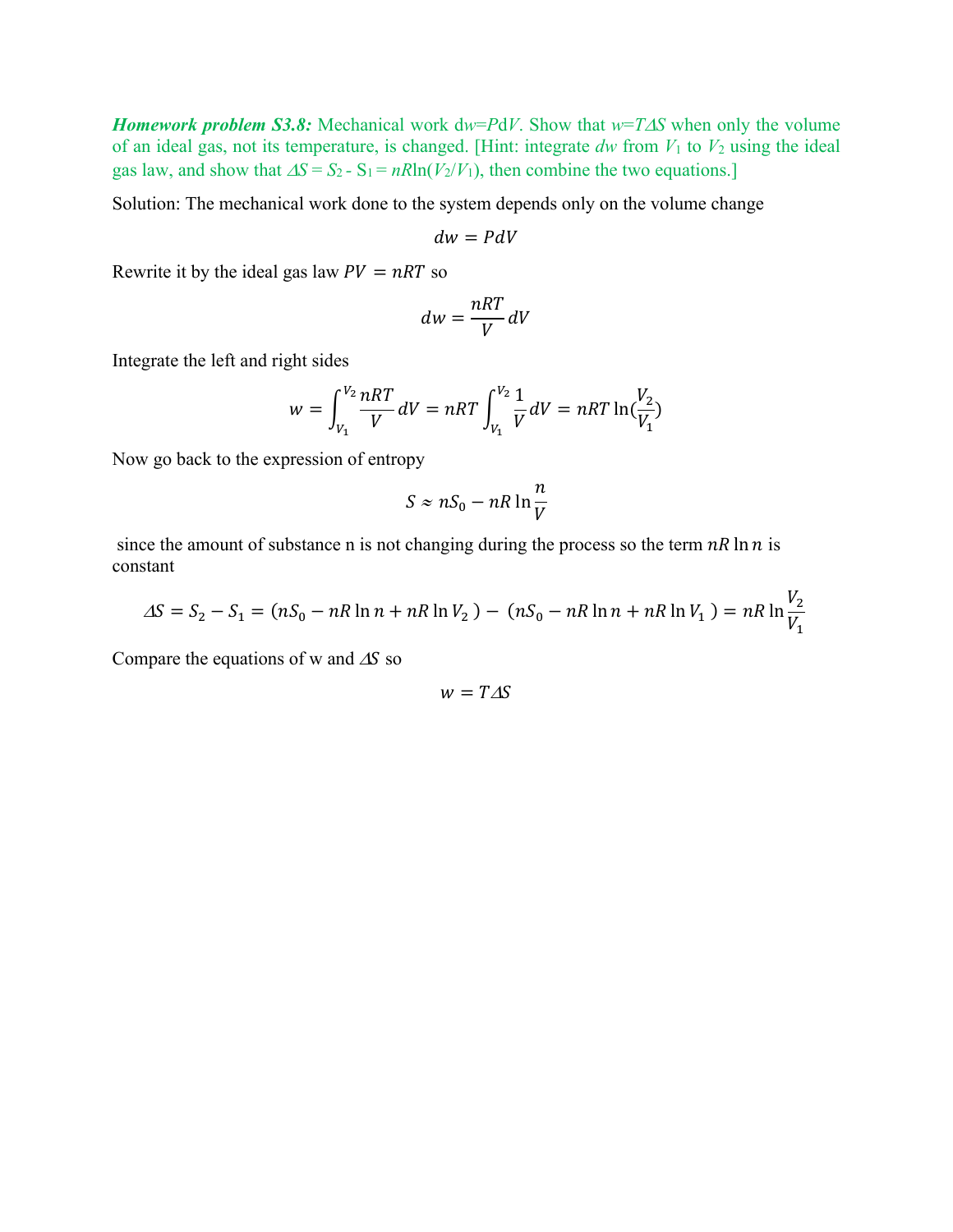#### **Homework solutions Working at constant temperature - the Canonical Ensemble – Chapter 4**

*Homework problem S4.1:* What is the microcanonical partition function of an electron spin, when there is no magnetic field applied? (spin up and spin down have the same energy)?

**Solution:** When no magnetic fields are applied to the electron, the energy of spin-up and spindown states have the same energy. According to the definition, a partition function of a system is the average number of microstates accessible to the system, which is two (spin up and spin down) in the electron case.

*Homework problem S4.2:* Derive a simple formula for the average energy of a system at constant temperature. Start with  $Z=e^{-\beta F}$ , write out *F* in terms of *E* and *S* in the exponent, then take the derivative of *Z* with respect to  $\beta$  and solve for *E*.

**Solution:** Recall the equation of expectation:

$$
\langle E \rangle = \sum_{k} E_{k} P_{k} = \frac{1}{Z} \sum_{k} E_{k} e^{-\beta E_{k}}
$$
  
Notice that  $E_{k} e^{-\beta E_{k}} = -\frac{\partial e^{-\beta E_{k}}}{\partial \beta}$  so  

$$
\langle E \rangle = \frac{1}{Z} \left[ -\frac{\partial (\sum_{k} e^{-\beta E_{k}})}{\partial \beta} \right]
$$

$$
= \frac{1}{Z} \left[ -\frac{\partial Z}{\partial \beta} \right] = -\frac{\partial \ln Z}{\partial \beta}
$$

*Homework problem S4.3:* **Derive a formula for average pressure in a system at constant temperature that directly related** *P* **to** *Z***.** Hint: remember from chapter 3 that *P*=-(∂*E*/∂*V*). The analogous formula is still true for the Helmholtz potential *F*, and *F* is related to *Z* as we proved earlier in this chapter.

**Solution:** The partition function of the canonical ensemble is related to the Helmholtz potential F by  $Z=e^{-\beta F}$  so

$$
F = -\frac{\ln Z}{\beta}
$$

$$
\langle P \rangle = -\frac{\partial F}{\partial V} = \frac{1}{\beta} \frac{\partial \ln Z}{\partial V}
$$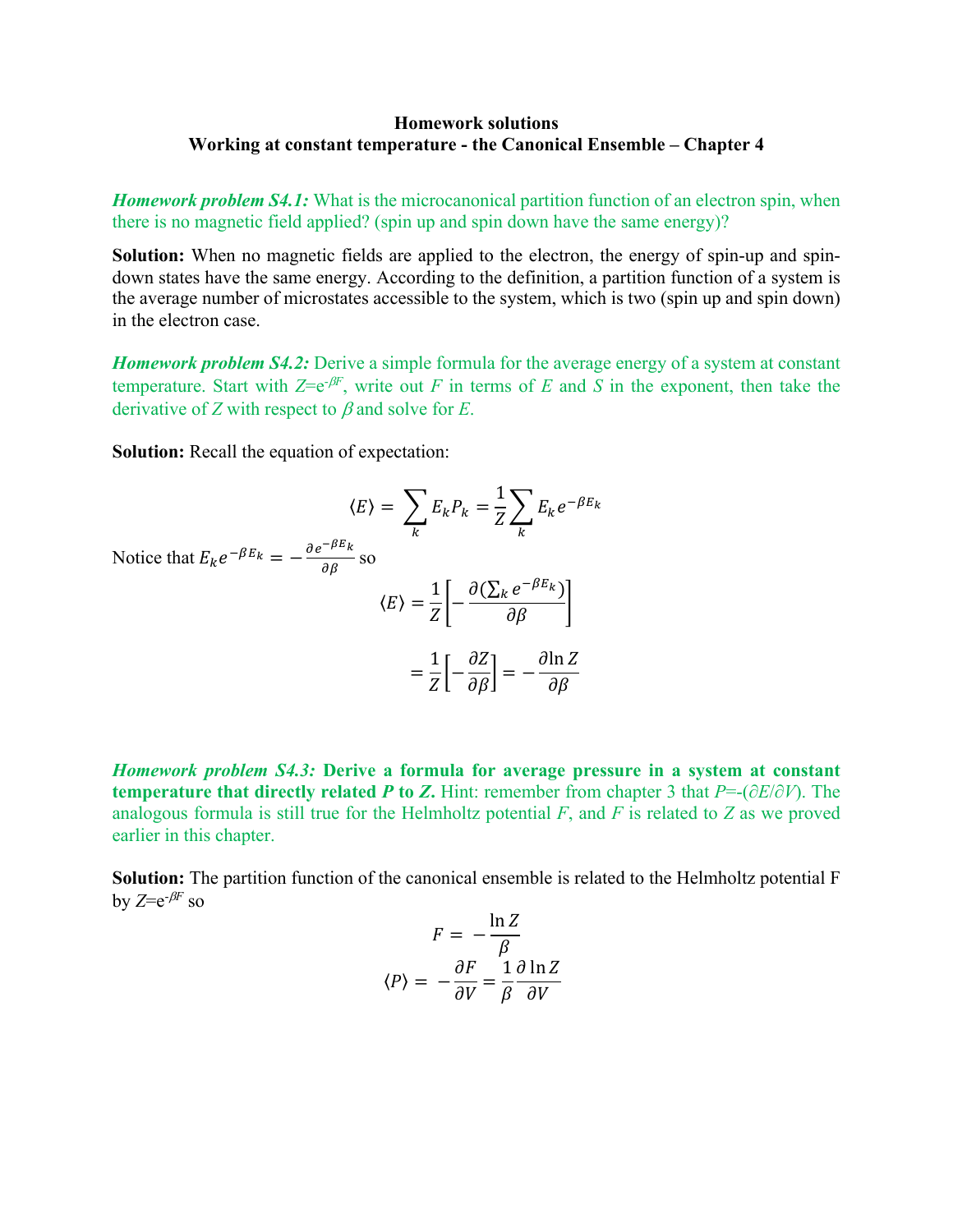*Homework problem S4.4:* **Derive a formula for the entropy of a system at constant temperature in terms of** *Z***.** Hint: Once we have *E* and *A*, it is easy to obtain *S*!

Solution: The entropy can be calculated if the energy E and the Helmholtz free energy A is known:

$$
S = \frac{\langle E \rangle - F}{T} = \frac{1}{T} \left( -\frac{\partial \ln Z}{\partial \beta} + \frac{\ln Z}{\beta} \right)
$$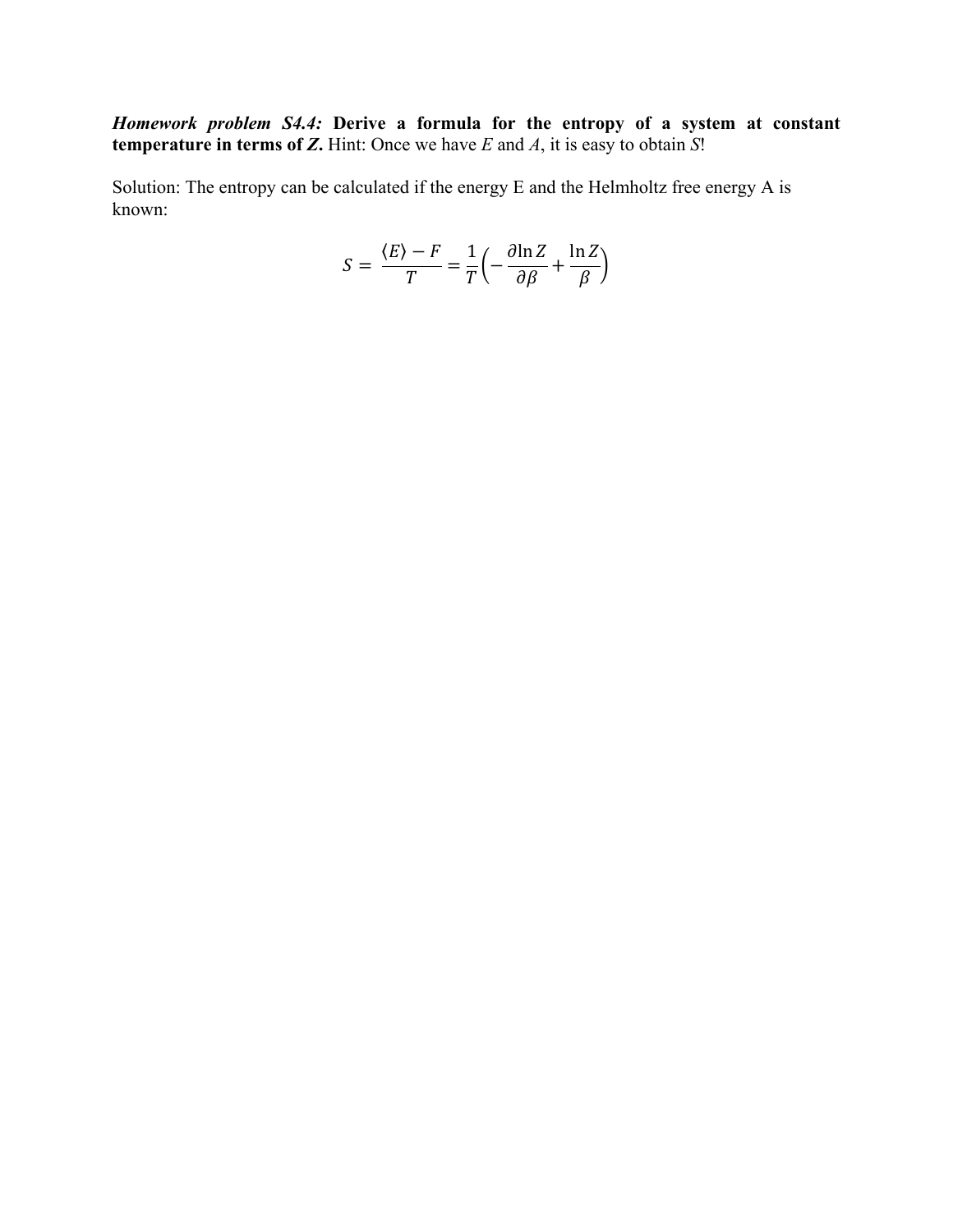## **Homework solutions Chemical equilibrium and the free energy Ensemble – Chapter 5**

*Homework problem S5.1:* When a visible solar photon of energy  $h v \sim k_B T_{solar} (T_{solar} \sim 6000 \text{ K})$ hits the Earth's surface, it is absorbed, but the energy does not disappear. Instead, it is re-emitted as several 'thermal' photons with energy  $-k_BT(T-300 \text{ K})$ , or transferred as heat energy, also in packets  $-k_BT$  by the equipartition principle. Let's assume for a moment the photon just splits into equal lower energy  $\sim k_BT$  photons. The reaction here is  $v_{solar} \rightarrow Nv_{solar}$ . How many *N* 'thermal' photons can be made from a solar photon by energy conservation?

Solution: A solar photon with energy  $h v \sim k_B T_{solar}$  splits into lower energy  $\sim k_B T$  photons. According to the energy conversation, the total energy of the lower-energy photons should be the same as the solar photon so

$$
k_{\rm B}T_{solar} = Nk_{\rm B}T
$$

$$
k_{\rm B} * 6000K = Nk_{\rm B} * 300K
$$

so

 $N = 20$ 

*Homework problem S5.2:* Assume that the photons behave like an ideal gas in a box, which we'll take to be unit volume  $V=1$ . Use the formula for Z of a gas from the last chapter, Planck's law *E*=*h* $\nu$ , and Einstein's formula *E*/*c*<sup>2</sup> = *m* to write down the partition function for a photon per unit volume in terms of only  $k_B$ , *T*, *c*, and *h*. [Note: your formula is a ballpark estimate because photons really are massless and  $E/c^2 = \sqrt{(m^2 + (p/c)^2)}$ ; but it will be very close to the right answer.]

Solution: Derived in the last chapter, the partition function Z of an ideal gas in a box is given by

$$
Z = V \left(\frac{2\pi mk_{\rm B}T}{h^2}\right)^{\frac{3}{2}}
$$

Combine Plank's law and Einstein's formular so

$$
m = \frac{E}{c^2} = \frac{hv}{c^2}
$$

Substitute it into the formula for  $Z$  and set  $V=1$ 

$$
Z = V \left( \frac{2 \pi k_B T}{h^2} \left( \frac{h \nu}{c^2} \right) \right)^{\frac{31}{2}} = V \left( \frac{2 \pi \nu k_B T}{c^2} \right)^{\frac{3}{2}} = \left( \frac{2 \pi \nu k_B T}{c^2 h} \right)^{\frac{3}{2}}
$$

This is the partition function for photons in a box. We call such light 'black body radiation.' The exact answer has some additional numerical constant in it but looks the same.

*Homework problem S5.3:* On the figure above, mark with an arrow a place where the reaction spontaneously makes more ammonia, and a place where it makes more nitrogen and hydrogen?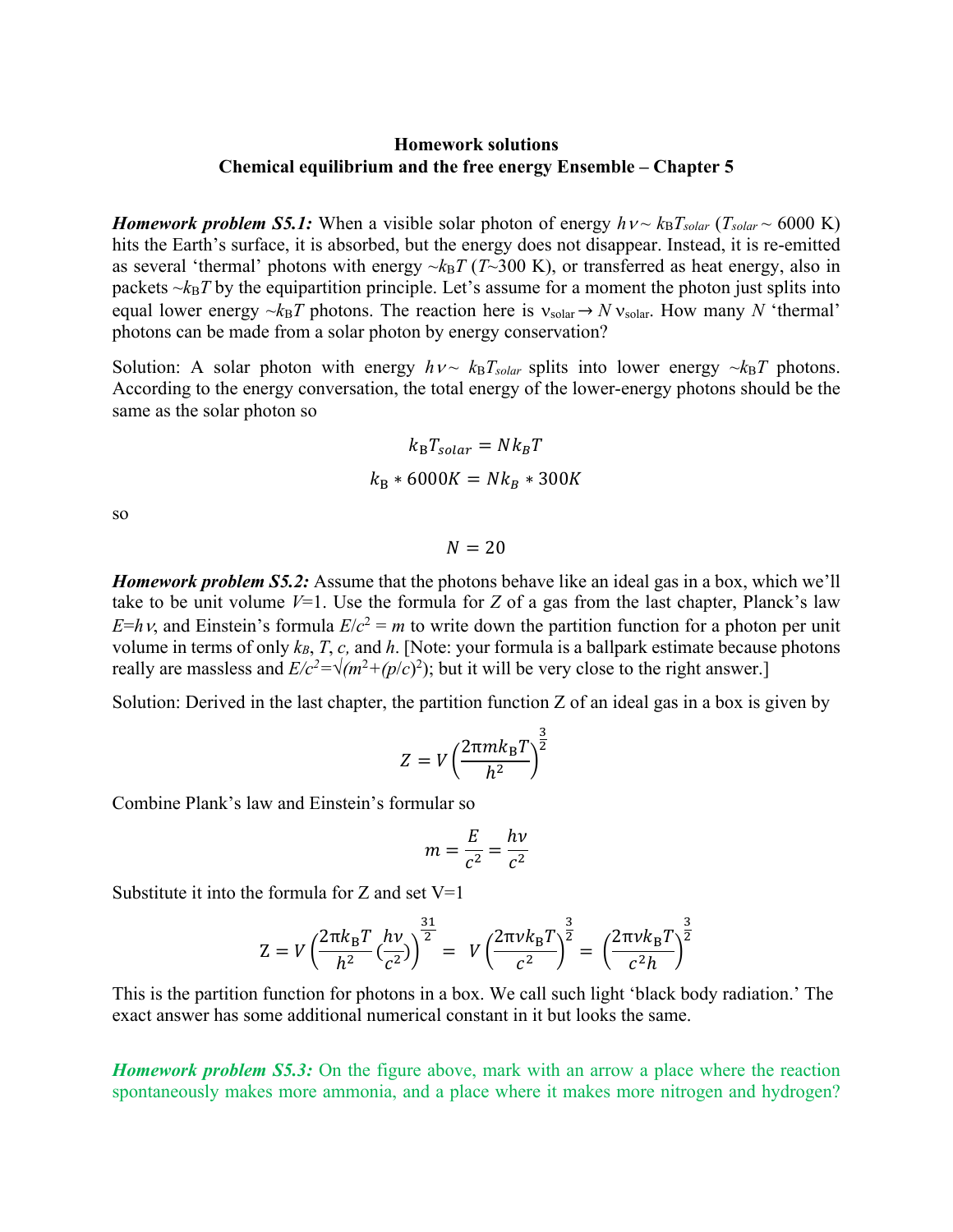What is the slope of *G* in each case, positive or negative? Are there more places in the plot where ammonia will be made, or hydrogen will be made. So if I pick random concentrations between 0 and 1 moles/l of hydrogen, nitrogen and ammonia as starting conditions, will the reaction most likely go forward or backward?

**Solution:** For a reaction at constant temperature and pressure, the free energy change  $\Delta G$  follows that

 $\partial G/\partial x = \Delta G(P,T) \leq 0$  (spontaneous reaction) [*x* is the number of moles N<sub>2</sub> used]

 $\Delta G(P,T) = 0$  (equilibrium)

 $\Delta G(P,T) > 0$  (spontaneous reverse reaction)

So, on the figure, on the left side of the critical point where  $\Delta G=0$ , the reaction goes forward and spontaneously make more ammonia. The slope of *G* in this region is positive. On the right side of the critical point, it makes more nitrogen and hydrogen and the slope of *G* in this region is negative.



The plot of *G* and  $\Delta G$  will change if we add more hydrogen into the system or remove the product ammonia from the system. That means the direction of the reaction depends on the relative concentration of the molecules as we have learned from our general chemistry course.

*Homework problem S5.4:* Since  $\mu_i = h_i - Ts_i$ , insert the formula for  $s_i = s_i^{(0)} - R \ln(c)$  to show directly that the chemical potential for chemical species "i" can be written as  $\mu_i = \mu_i^{(0)} + RT\ln(c)$ , and what is the constant  $\mu_i^{(0)}$ . Note that this strictly applies only for ideal solutions or gases we discussed at the end of Chapter 3.

**Solution:** Start from the equation  $\mu_i=h_i-Ts_i$  and rewrite the molar entropy in terms of  $h_i$ ,  $\mu_i$  and T

$$
s_i = \frac{h_i - \mu_i}{T}
$$

Substitute it into the formula for  $s_i = s_i^{(0)} - R \ln(c)$  so

$$
\frac{h_i - \mu_i}{T} = si^{(0)} - R\ln(c)
$$

Times T on both sides of the equation and rearrange the terms so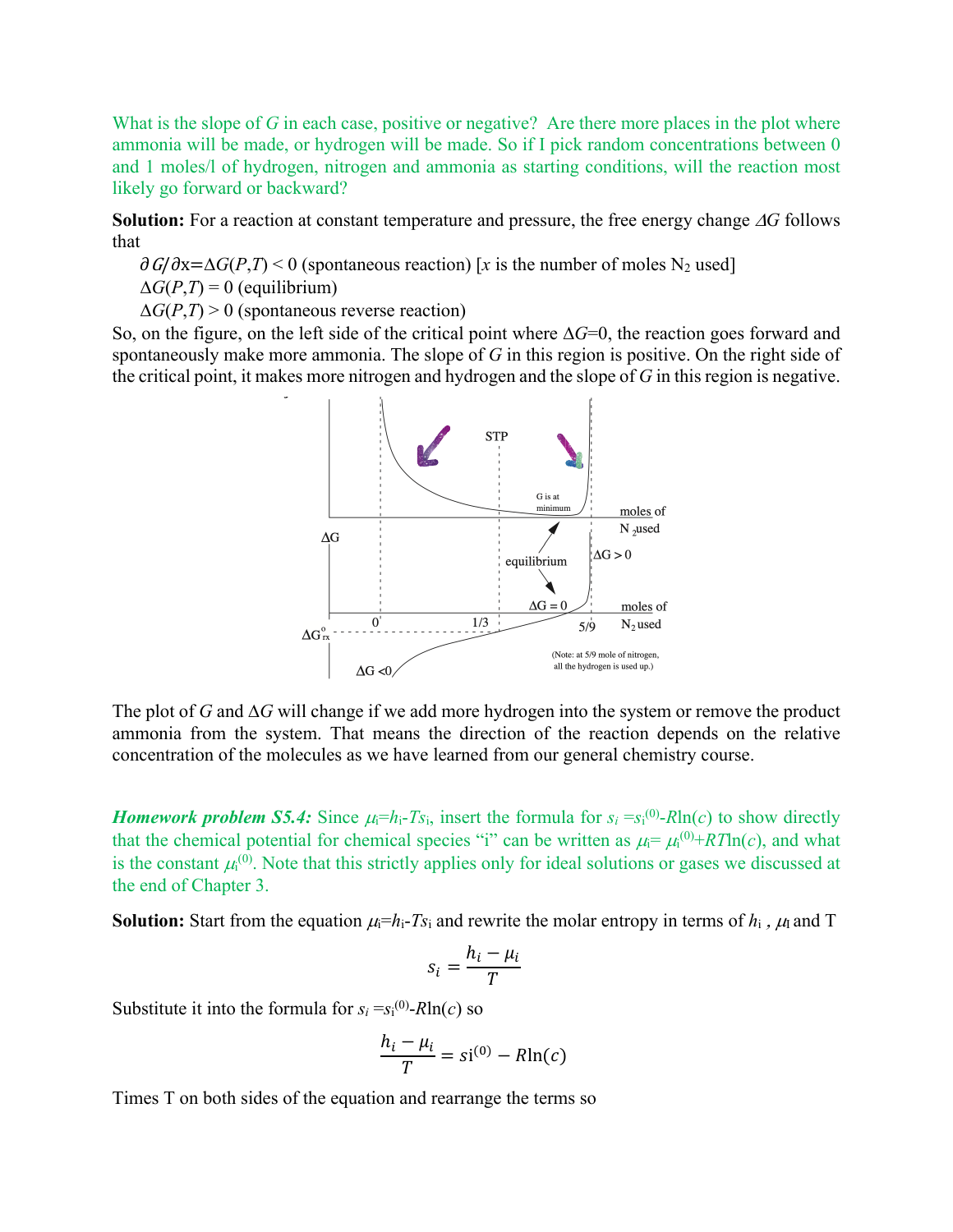$$
h_i - \mu_i = Tsi^{(0)} - RTln(c)
$$

$$
\mu_i = h_i - Tsi^{(0)} + RTln(c)
$$

$$
= \mu^{(0)} + RTln(c)
$$

where  $\mu^{(0)} = h_i - Tsi^{(0)}$ .

*Homework problem S5.5:* Let's do one simple example, the folding of the RNA from macrostate U to macrostate F in the reaction U $\leq$ F in the previous chapter, so  $v_F=+1$  and  $v_U=-1$  for the stoichiometric coefficients going towards folded product. Using the partition function *Z* for the folded RNA in the previous Chapter as  $Z_F = W_F$ , and for the unfolded RNA as  $Z_U = W_Ue^{-\varepsilon/RT}$ , write down the formula for  $\Delta F$  and the equilibrium constant  $K_{eq}$ . These are two of the most important equations to describe at what temperature an RNA molecule or a protein folds.

Solution: Recall the simple model discussed in chapter 4 for the reaction that interconverts an unfolded RNA hairpin to a folded RNA hairpin. The figure below shows a simple 2-D lattice model for an RNA with four bases, two of which can base pair in the "stem."



Figure: Folding/unfolding reaction of an RNA hairpin in a simple 2-D lattice model that allows only 90° hinge motions of the bases, and counts only one interaction energy (base pairing energy), between the two black bases.

As we did before, renormalizing the minimum energy to 0, we have  $E_F = 0$   $W_F = 1$  and  $E_U = +\varepsilon$  and  $W_{U}$ =5. So the partition functions for the folded RNA are  $Z_{F} = W_{F}$  and for the unfolded RNA as  $Z_U = W_U e^{-\varepsilon/RT}$ .

The next step is to calculate the chemical potential

$$
\mu_i \approx -k_B T \ln \frac{z_i}{N_i}
$$

so

$$
\mu_F(\frac{J}{\text{molecule}}) = -k_B T \ln \frac{Z_F}{N_F} = -k_B T \ln \frac{W_F}{N_F}
$$

and

$$
\mu_U(\frac{J}{\text{molecule}}) = -k_B T \ln \frac{z_U}{N_U} = -k_B T \ln \frac{w_U e^{-\frac{\varepsilon}{RT}}}{N_U}, \text{ so}
$$

$$
\mu_U(\frac{kJ}{\text{mole}}) = -RT \ln \frac{w_U}{N_U} + \frac{\varepsilon R}{R} = -RT \ln \frac{w_U}{N_U} + \varepsilon,
$$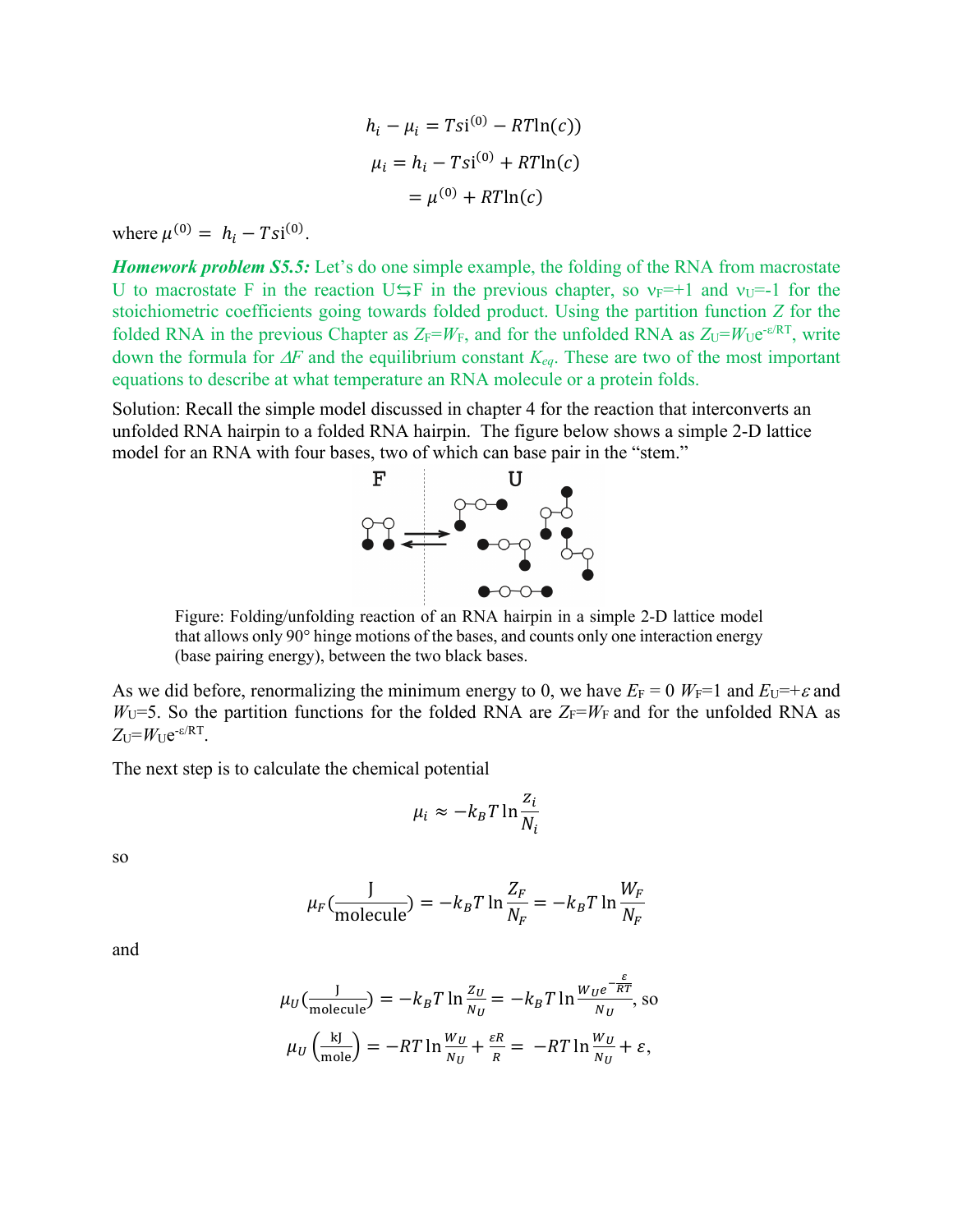where we converted units from molecules number to mole number by multiplying by Avogadro's number  $A=6.23 \cdot 10^{23}$  where  $R=k_B A = 0.00831$  kJ/mole.

Therefore

$$
\Delta F_{rx} = \Sigma v_i \mu_i = v_F \mu_F + v_U \mu_U = \mu_F - \mu_U
$$
  
=  $-RT \ln \frac{W_F}{N_F} + RT \ln \frac{W_U}{N_U} - \varepsilon$   
=  $RT \ln \frac{W_U}{W_F} + RT \ln \frac{N_F}{N_U} - \varepsilon$   
=  $RT \ln \frac{W_U}{W_F} - \varepsilon + RT \ln \frac{c_F}{c_U}$ 

In the last step we made use of the fact that the ratio of number of molecules is the same as the ratio of concentrations, since *N*=*Ac*, where *A* is Avogadro's number. You have just derived the mass action law from the partition function, with

$$
\Delta F_{rx} = \Delta F^{(0)} + RT \ln \frac{c_F}{c_U}
$$

and  $\Delta F^{(0)} = RT \ln \frac{W_U}{W_F} - \varepsilon$  being the standard Helmholtz free energy. The result would look very similar if we had done it at constant pressure instead of constant volume (remember, the canonical ensemble is for constant temperature and volume), with  $G$  replacing  $F$ .

Finally, the equilibrium constant is

$$
K_{eq} = e^{-\Delta F^{(0)}/RT} = e^{-\ln\frac{W_U}{W_F} + \frac{\varepsilon}{RT}} = \left(\frac{W_F}{W_U}\right)e^{\frac{\varepsilon}{RT}}.
$$

Voilà! You just calculated the equilibrium constant for RNA folding from first principles. Think about it intuitively: the bigger  $\varepsilon$ , the bigger the equilibrium constant: if the unfolded state is at higher energy, you're going to get more of the low-energy folded state; if  $W_U$  gets smaller,  $K_{eq}$ also increases: the fewer conformations the unfolded state has, the less likely the RNA will be in it. And finally,  $K_{eq}$  decreases at higher temperature: when you heat up the RNA, it tends to unfold. All of this makes intuitive sense, but thanks to stat mech and thermo we can have an accurate formula for it.